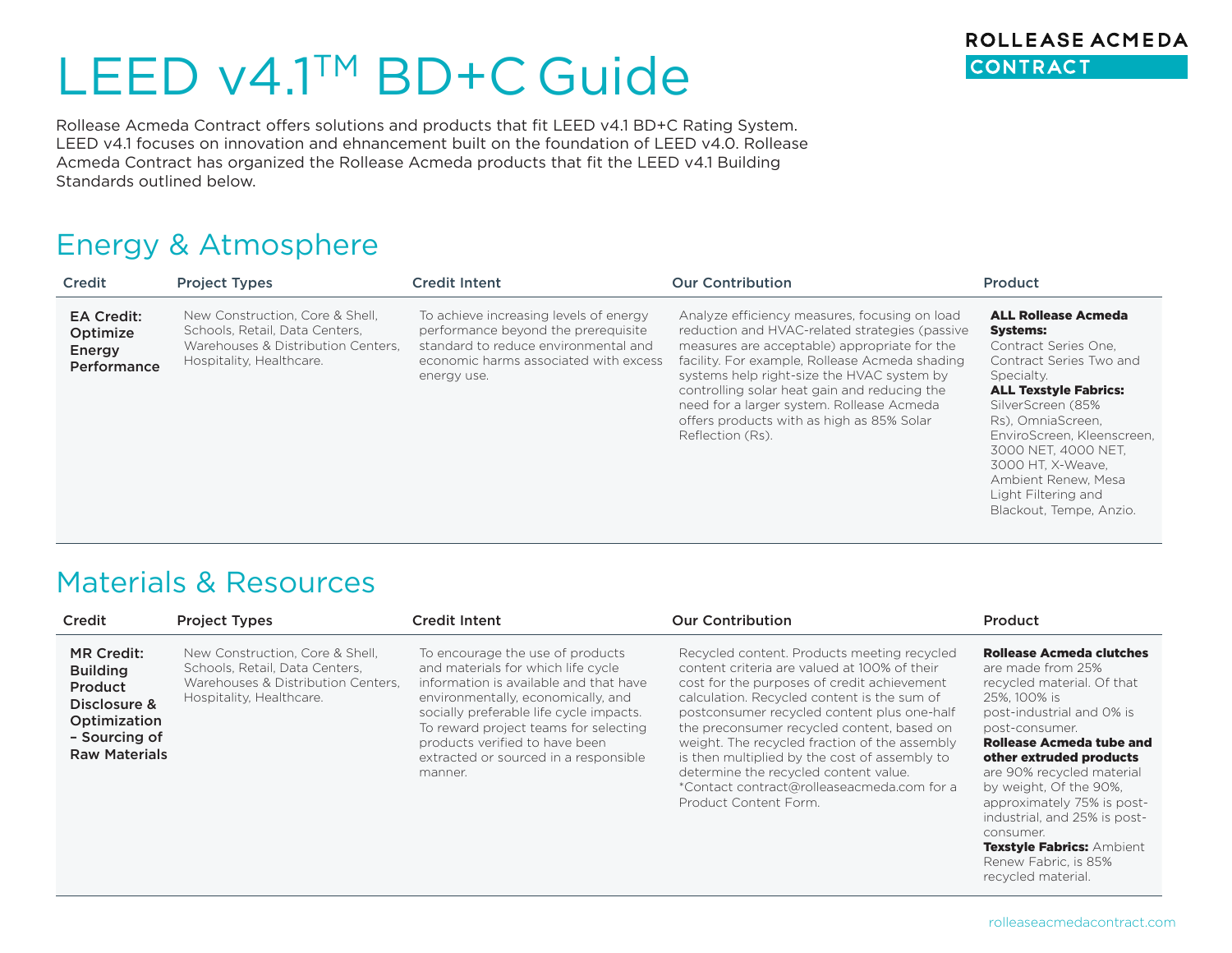#### ROLLEASE ACMEDA CONTRACT

## Materials & Resources (continued)

| Credit                                                                                                                     | <b>Project Type</b>                                                                                                                 | <b>Credit Intent</b>                                                                                                                                                                                                                                                                                                                                                                                                                                                                                                                                                                                                                                           | <b>Our Contribution</b>                                                                                                                                                                                                                                          | Product                                                                                                                                                                                                                                                                                             |
|----------------------------------------------------------------------------------------------------------------------------|-------------------------------------------------------------------------------------------------------------------------------------|----------------------------------------------------------------------------------------------------------------------------------------------------------------------------------------------------------------------------------------------------------------------------------------------------------------------------------------------------------------------------------------------------------------------------------------------------------------------------------------------------------------------------------------------------------------------------------------------------------------------------------------------------------------|------------------------------------------------------------------------------------------------------------------------------------------------------------------------------------------------------------------------------------------------------------------|-----------------------------------------------------------------------------------------------------------------------------------------------------------------------------------------------------------------------------------------------------------------------------------------------------|
| <b>MR Credit:</b><br><b>Building</b><br>Product<br>Disclosure &<br>Optimization<br>- Materials<br>Ingredients,<br>option 1 | New Construction, Core & Shell,<br>Schools, Retail, Data Centers,<br>Warehouses & Distribution Centers.<br>Hospitality, Healthcare. | Despite the regulatory safeguards<br>for some toxic chemicals, 96% of the<br>roughly 85,000 chemicals on the U.S.<br>market have never been screened<br>for possible health effects. Persistent<br>bioaccumulative and toxic chemicals<br>(PBTs) and persistent organic<br>pollutants (POPs) are often found in<br>building products and materials. PBTs<br>linger in the environment, accumulate<br>in organisms high on the food chain<br>(including humans), and can cause<br>harm even in very small doses. PBTs<br>released during the manufacture, use,<br>or disposal of a product can threaten<br>the health of plants and animals many<br>miles away. | Rollease Acmeda has reviewed and screened<br>the materials used in their products and has<br>published and completed Health Product<br>Declarations with full disclosure of known<br>hazards in compliance with the Health Product<br>Declaration open Standard. | Rollease Acmeda<br>systems with HPDs:<br>Contract Series One and<br>Two<br><b>Texstyle Fabrics with</b><br><b>HPDs:</b><br>Kleenscreen, 3000<br>NET, 4000 NET, 3000<br>HT, X-Weave, Ambient<br>Renew, Mesa Light<br>Filtering and Blackout,<br>Tempe OmniaScreen,<br>SilverScreen.<br>EnviroScreen. |

## Indoor Environmental Quality

| Credit                                       | <b>Project Type</b>                                                                                                                 | <b>Credit Intent</b>                                                                                                                       | <b>Our Contribution</b>                                                                                                                                                                                                                                                                                                                                                                                                                                                                                                                                                                                                                                                                                 | Product                                                                                                                                                                                                                                                       |
|----------------------------------------------|-------------------------------------------------------------------------------------------------------------------------------------|--------------------------------------------------------------------------------------------------------------------------------------------|---------------------------------------------------------------------------------------------------------------------------------------------------------------------------------------------------------------------------------------------------------------------------------------------------------------------------------------------------------------------------------------------------------------------------------------------------------------------------------------------------------------------------------------------------------------------------------------------------------------------------------------------------------------------------------------------------------|---------------------------------------------------------------------------------------------------------------------------------------------------------------------------------------------------------------------------------------------------------------|
| EQ Credit:<br><b>Acoustic</b><br>Performance | New Construction, Core & Shell,<br>Schools, Retail, Data Centers,<br>Warehouses & Distribution Centers,<br>Hospitality, Healthcare. | To provide classrooms that facilitate<br>teacher-to-student and student-<br>to-student communication through<br>effective acoustic design. | Rollease Acmeda fabrics are tested following<br>ASTM C423 - Sound Absorption Testing to<br>determine the Noise Reduction Coefficient.<br>Noise Reduction Coefficient is a number that<br>rates the capability of a material to absorb<br>sound. This is important because a room with<br>many reflective surfaces will allow sound to<br>build up and build up, getting louder and louder.<br>Reflective surfaces that cause problems include<br>hard floors, bare ceilings, and walls. Glass<br>partitions and large windows also increase echo.<br>also called reverberation. Rollease Acmeda<br>shading systems absorb sound, thus reducing<br>the room's reflective sound or reverberation<br>time. | <b>Texstyle Fabrics with NRC</b><br>testing:<br>Kleenscreen, 3000<br>NET. 4000 NET. 3000<br>HT. X-Weave. Ambient<br>Renew, Mesa Blackout,<br>Tempe, OmniaScreen,<br>SilverScreen, EnviroScreen.<br>*Contact contract@<br>rolleaseacmeda.com for<br>test data. |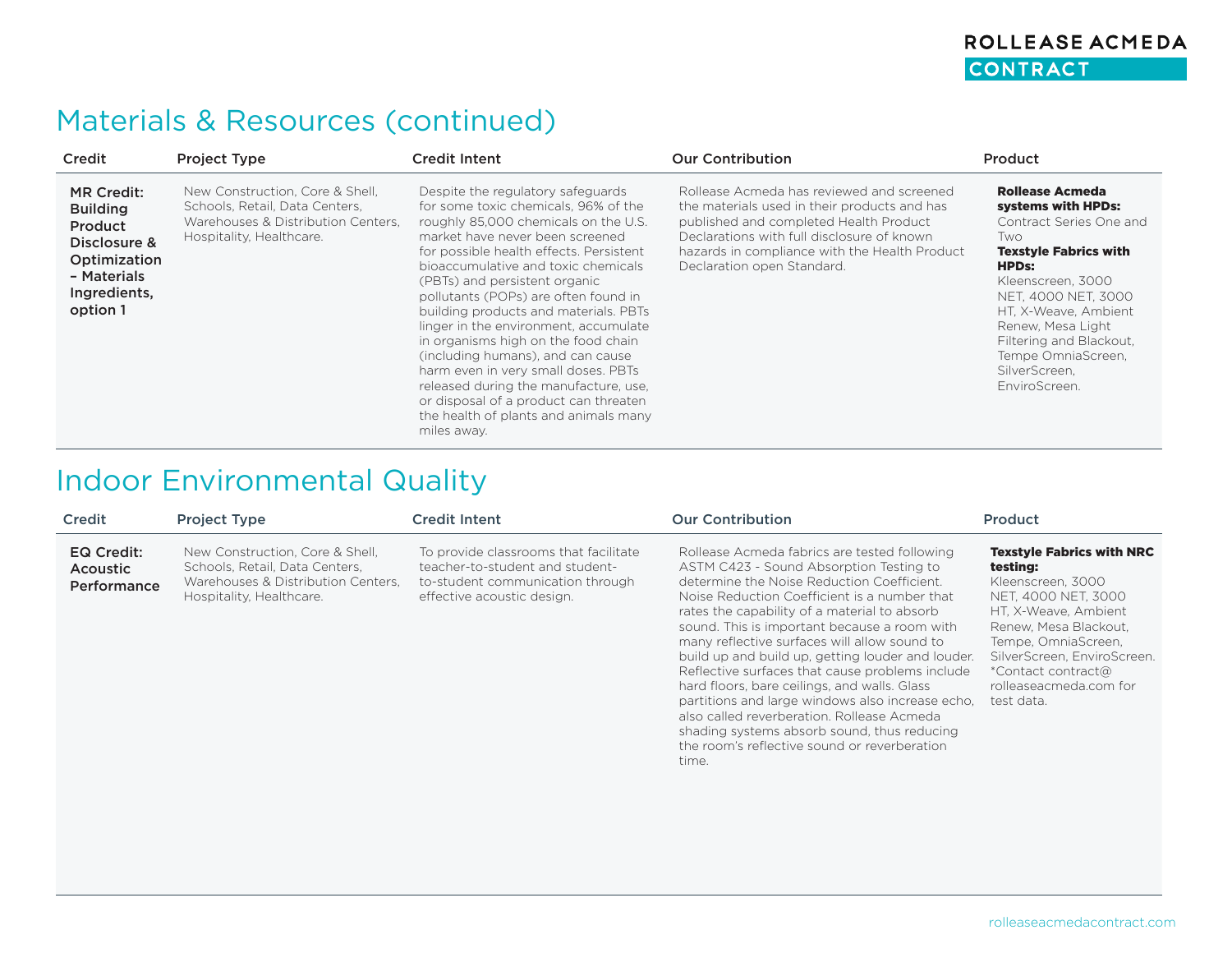#### ROLLEASE ACMEDA CONTRACT

# Indoor Environmental Quality (continued)

| <b>EQ Credit:</b><br>Low-Emitting<br><b>Materials</b> | New Construction, Core & Shell,<br>Schools, Retail, Data Centers,<br>Warehouses & Distribution Centers.<br>Hospitality, Healthcare. | To reduce concentrations of chemical<br>contaminants that can damage air<br>quality, human health, productivity,<br>and the environment.                                                                                                                                                                                                                                                                                                                                                                | Option 1. Product has been tested according to<br>California Department of Public Health (CDPH)<br>Standard Method v1.2-2017 and complies with<br>the VOC limits in Table 4-1 of the method.<br>Additionally, the range of total VOCs after 14<br>days (336 hours) was measured as specified in<br>the CDPH Standard Method v1.2 and is reported<br>(TVOC ranges: 0.5 mg/m3 or less, between 0.5<br>and 5 mg/m3, or 5 mg/m3 or more). <b>Rollease</b><br>Acmeda products are considered low emitting<br>materials; TVOCs are <.5mg/m3.                                                                                                                                                                                                                                    | <b>ALL Rollease Acmeda</b><br><b>Systems:</b><br>Contract Series One,<br>Contract Series Two and<br>Specialty.<br><b>Texstyle Fabrics:</b><br>Kleenscreen, 3000<br>NET, 4000 NET, 3000<br>HT, X-Weave, Ambient<br>Renew, Mesa Light<br>Filtering and Blackout,<br>Tempe, OmniaScreen,<br>SilverScreen, EnviroScreen,               |
|-------------------------------------------------------|-------------------------------------------------------------------------------------------------------------------------------------|---------------------------------------------------------------------------------------------------------------------------------------------------------------------------------------------------------------------------------------------------------------------------------------------------------------------------------------------------------------------------------------------------------------------------------------------------------------------------------------------------------|---------------------------------------------------------------------------------------------------------------------------------------------------------------------------------------------------------------------------------------------------------------------------------------------------------------------------------------------------------------------------------------------------------------------------------------------------------------------------------------------------------------------------------------------------------------------------------------------------------------------------------------------------------------------------------------------------------------------------------------------------------------------------|------------------------------------------------------------------------------------------------------------------------------------------------------------------------------------------------------------------------------------------------------------------------------------------------------------------------------------|
| <b>EQ Credit:</b><br><b>Thermal</b><br>Comfort        | New Construction, Schools, Retail,<br>Data Centers, Warehouses &<br>Distribution Centers, Hospitality,<br>Healthcare.               | To promote occupants' productivity,<br>comfort, and well-being by providing<br>quality thermal comfort. All Rollease<br>Acmeda Contract Shading Systems<br>and fabrics contribute to thermal<br>comfort by blocking or filtering<br>the sun's rays, greatly reducing the<br>total solar transmission realized<br>into the building envelope and can<br>be individual occupant controlled.<br>Rollease Acmeda shading systems<br>consider thermal comfort controls for<br>occupants as a project option. | All Rollease Acmeda Contract Shading Systems<br>and fabrics contribute to thermal comfort<br>by blocking or filtering the sun's rays, greatly<br>reducing the total solar transmission realized<br>into the building envelope and can be individual<br>occupant controlled. Rollease Acmeda shading<br>systems consider thermal comfort controls for<br>occupants as a project option.                                                                                                                                                                                                                                                                                                                                                                                    | <b>ALL Rollease Acmeda</b><br><b>Systems:</b><br>Contract Series One.<br>Contract Series Two and<br>Specialty.<br><b>ALL Texstyle Fabrics:</b><br>Kleenscreen, 3000<br>NET, 4000 NET, 3000<br>HT, X-Weave, Ambient<br>Renew, Mesa Light<br>Filtering and Blackout,<br>Tempe, OmniaScreen,<br>SilverScreen, EnviroScreen,<br>Anzio. |
| <b>EQ Credit:</b><br>Daylight                         | New Construction, Core & Shell,<br>Schools, Retail, Data Centers,<br>Warehouses & Distribution Centers,<br>Hospitality, Healthcare. | To connect building occupants with<br>the outdoors, reinforce circadian<br>rhythms, and reduce the use of<br>electrical lighting by introducing<br>daylight into the space.                                                                                                                                                                                                                                                                                                                             | Increased access to daylight has positive human<br>behavioral and health effects by reinforcing our<br>circadian rhythms. Access to sufficient sunlight<br>has shown to increase healing times in hospitals,<br>improve students' performance, and increase<br>productivity in the workplace. Openness factor<br>is an important consideration in allowing<br>daylight to filter in while reducing glare and<br>energy consumption.<br>Openness factor is the most widely used metric<br>to measure the amount of light passing through<br>a fabric. Rollease Acmeda Texstyle Fabrics<br>come in a wide range of openness factors from<br><1% through 15%. The smaller the percentage,<br>the less light comes through the textile weave<br>along with less view-through. | <b>ALL Rollease Acmeda</b><br><b>Systems:</b><br>Contract Series One,<br>Contract Series Two.<br>Specialty, and Exterior<br>Shades.<br><b>Texstyle Fabrics:</b><br>X-Weave, Kleenscreen,<br>3000 NET, 4000 NET,<br>3000 HT, Ambient<br>Renew, Mesa Light<br>Filtering, OmniaScreen,<br>SilverScreen, EnviroScreen,<br>Anzio.       |